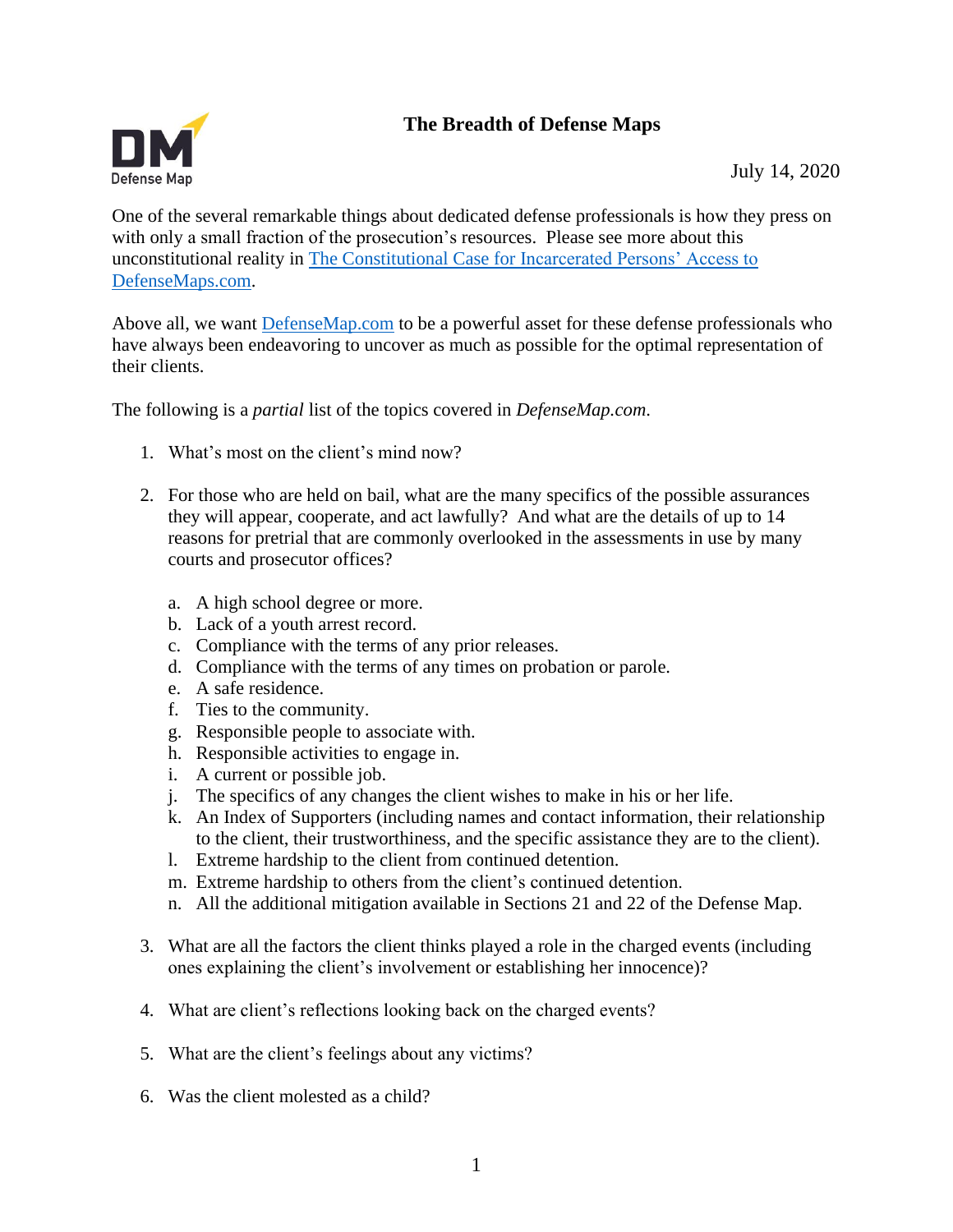- 7. Was he abused in any of multiple other ways—and in what specific respects and to what outcomes?
- 8. What dysfunctions afflicted the family of origin and what specific traumas did the client suffer—and what were the consequences? And what are the details to over 100 questions about these?
- 9. Of 10 important childhood assets, which were present, which were partially missing, and which were completely missing—and in what particulars and to what results?
- 10. What are the details of the client's education?
- 11. What are the details of the client's work history?
- 12. What are the details of the client's health history (including current status, diagnoses, medications, head injuries, and more)?
- 13. What are the details of any military service?
- 14. How does the client use his free time—and what are the consequences of that?
- 15. What PTSD does she carry, from what, and with what repercussions and what role in the case at hand?
- 16. Has the client had a controlling or hurtful partner and, if so, in which of 15 categories abuse and to what consequence in her life, relationships, and thinking? (This topic is another instance in which the breadth of invaluable inquiry is so broad—encompassing over 100 questions—to itself put into permanent doubt the adequacy of face-to-face interview alone.)
- 17. Of 14 important life assets in adulthood, which are currently present, partially missing, or completely missing in the client's life—and in what particulars and to what results?
	- a. Good physical health.
	- b. Safety in all parts of one's life.
	- c. Good peace of mind/freedom from worry most of the time.
	- d. A lot of joy/happiness.
	- e. A loving and helpful family life.
	- f. At least 3 good friends who can be called on anytime.
	- g. Satisfying work.
	- h. Satisfying volunteer work.
	- i. A lot of purpose/feeling that one's life matters.
	- j. A good balance between work, rest, and play.
	- k. Enough money/financial security.
	- l. A place to live—without fear of losing it.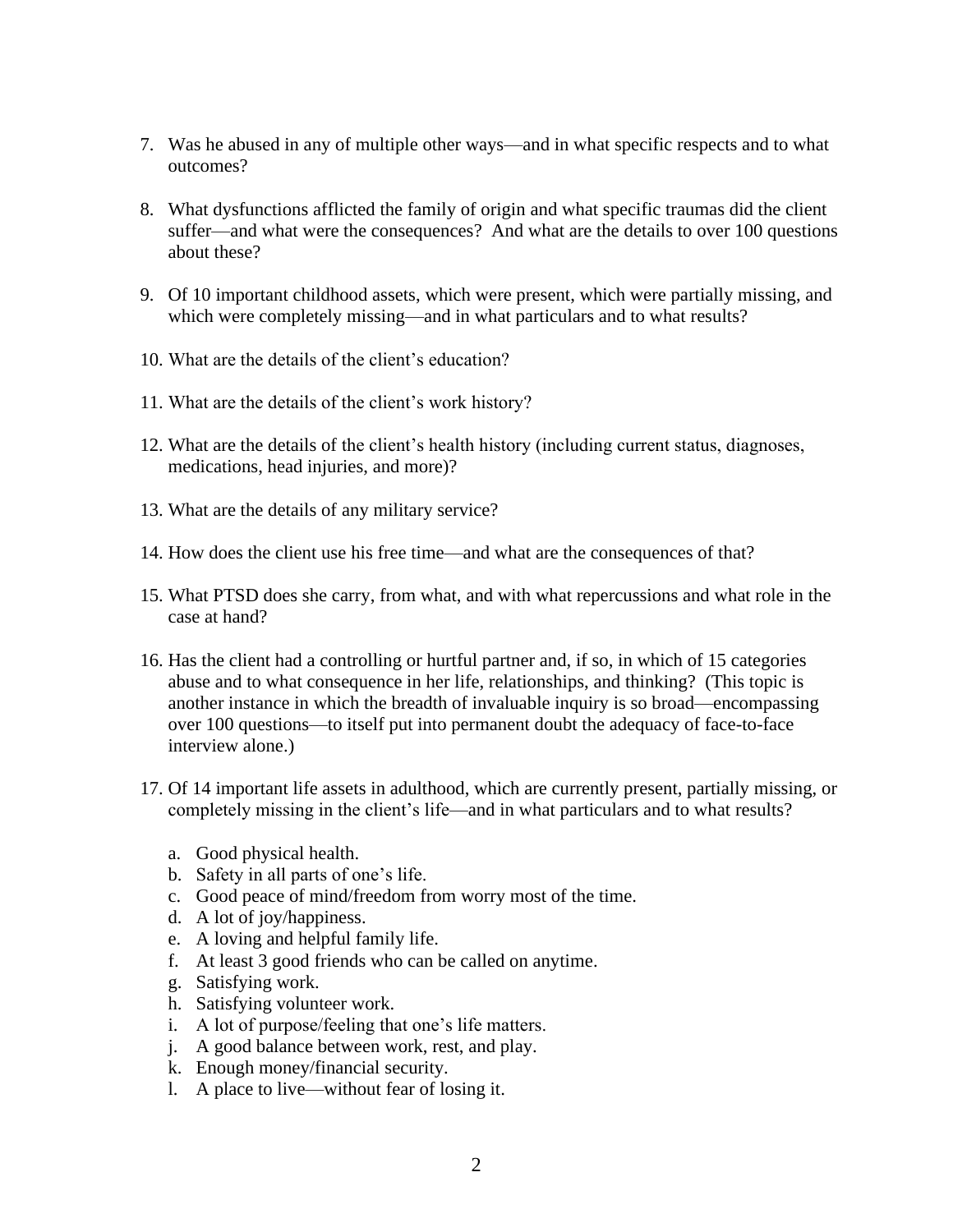- m. Good feelings and trust for police and other authorities.
- n. A satisfying spiritual life.
- 18. What mood and functioning issues does the client have—and how would he describe their source and consequences?
	- a. Depression.
	- b. Thoughts of hurting oneself.
	- c. Thoughts of hurting others.
	- d. Uncommon anger.
	- e. Unusual anxiety.
	- f. Attention difficulties.
	- g. Hyperactivity.
	- h. Issues with sex or sexuality.
	- i. Issues with memory.
	- j. Racing thoughts.
	- k. Hearing or seeing things others don't.
	- l. Feeling someone is out to get them.
	- m. Repetitious behaviors without clear purpose or reason.
	- n. Difficulties building or keeping good relationships.
	- o. Any other mood or functioning issues.
- 19. Has the client ever attempted suicide—and what were the exact reasons and circumstances?
- 20. Have there been other self-destructive patterns?
- 21. What counseling has occurred, what were the topics and outcomes, and what wish does the client have for further counseling?
- 22. What negative and positive relationships does the client have and what decisions does he want to make about ending, curtailing, getting help with, or expanding any of those?
- 23. What specific alcohol, drug, gambling, or other addictive patterns has the client shown and what are the exact particulars involved, including any wish for help?
- 24. What specific life changes is the client interested in pursuing, what specific steps would he consider important to each, and which steps are already underway (including in each of these 11 areas)?
	- a. In relationships.
	- b. In education.
	- c. In work and work skills.
	- d. In alcohol or drug use.
	- e. In counseling.
	- f. In finances and spending.